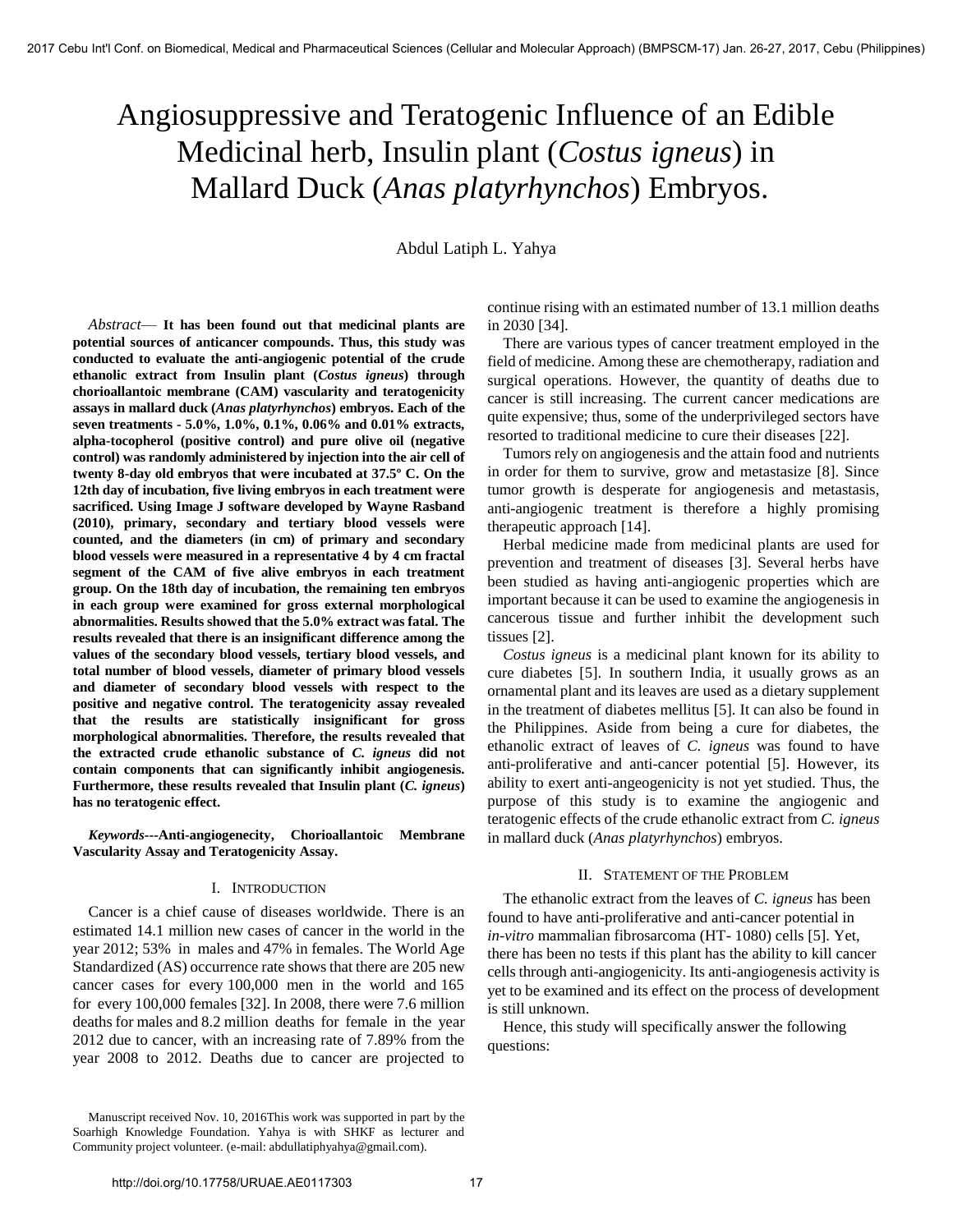- *1. Can the crude ethanolic extract from Costus igneus inhibit angiogenesis in Anas platyrhynchos embryos?*
- *2. Is the angiosuppressive activity of the crude ethanolic extract of C. igneus concentration- dependent?*
- *3. Can the crude ethanolic extract from C. igneus cause teratogenic effects in A. platyrhynchos embryos?*

#### III. SCOPE AND LIMITATION OF THE STUDY

 *C. igneus* samples were collected from Marawi City. The concentrated ethanolic extract was diluted to different concentrations: 0.01%, 0.06%, 0.1%, 1.0%and 5.0%. The treatments that were used in this study include: olive oil as negative control, alpha- tocopherol as positive control and the five concentrations of plant extracts (0.01%, 0.06%, 0.1%, 1.0% and 5.0%) which were administered on each of the 20 replicates on the 8th day of duck embryo incubation.

Angiosuppressive activity was determined using the chorioallantoic membrane (CAM) assay in mallard duck embryos. After 12 days of incubation, the embryos were examined for the number of formed blood vessels with the use of Image J software version 1.45s [33]. One representative fractal segment of 4 by 4 cm was examined in each embryo. The primary blood vessel nearest to the heart was used as the reference point to get the fractal segment. The primary blood vessel (PBV) is the largest blood vessel; secondary blood vessels (SBV) are the blood vessels that branch out from the primary blood vessel; and the tertiary blood vessels (TBV) are the blood vessels that branch out from secondary blood vessels [28] as cited by [29]. Only the diameter of PBV and SBV were measured using the Image J software version 1.45 s.

Mortality rate was observed 24-96 hours after the treatment and also observed during the 18th day of incubation which is 240 hours after the administration of treatments. Gross morphological characteristics of the treated embryos not used in the CAM assay were observed on the 18th day of incubation period via destructive sampling. The body weights of embryos were also determined using an analytical balance. The body length, eye diameter, the lengths of the beak, neck, forelimbs and hind limbs were measured using a ruler and Image J software. All measurements, except for the body length were divided by the measure of the body length of the examined embryo to remove its influence on those measurements.

The internal organs of the embryos were not histologically examined. Furthermore, the bioactive components of the crude ethanolic extract from *C. igneus* that was responsible for its angiogenesis-inhibition activity and teratogenic effects were not isolated and identified. The specific mechanisms of action of these bioactive components were also not investigated.

The bioactive components of *C. igneus* crude ethanolic extract that are responsible for its angiosuppresive activity were not determined and their specific mechanisms of action were not investigated.

# IV. RELATED LITERATURE

Tumors stimulate angiogenesis through the secretion of various growth factors such as bFGF and VEGF that can induce capillary growth into the tumor, which some researchers suspect supply demand nutrients, allowing for tumor expansion. In

2007, it was discovered that cancerous cells stop from producing the anti-VEGF enzyme PKG.

In normal cells, PKG apparently limits beta-catenin, which craves for angiogenesis. Other clinicians believe angiogenesis really serves as a waste pathway, taking away the biological end products secreted by rapidly dividing cancer cells. In either case, angiogenesis is a necessary and required step for transition from a small harmless cluster of cells, often said to be about the size of the metal ball at the end of a ball-point pen, to a large tumor. Angiogenesis also commands for the spread of tumor, or metastasis. Single cancer cells can break away from an established solid tumor, enter the blood vessel and be carried to a distant site, where they can implant and begin the growth of a secondary tumor. Evidence recommends that the blood vessel in a given solid tumor may, in fact, be mosaic vessels, composed of endothelial cells and tumor cells. This mosaicity allows for substantial dropping of tumor cells into the vasculature, possibly contributing to the appearance of circulating tumor cells in the peripheral blood of patients with malignancies. The subsequent growth of such metastases will also require a supply of nutrients, oxygen and a waste disposal pathway [25].

Cancer, also known as a malignant tumor, is a group of diseases including abnormal cell growth with the potential to attack or spread to other parts of the body. There are over 100 several types of known cancers that can affect humans [25].

For the past 40 years, great attention has been incited for recognition of possible therapeutic principles of controlling angiogenesis. Angiogenic-stimulation can be therapeutic in ischemic heart disease, peripheral arterial disease, and wound healing. Furthermore, angiogenic-inhibition can also be therapeutic for cancer, ophthalmic conditions, rheumatoid arthritis, and other diseases [1].

A suggestion is made that combining the use of standard cytotoxic chemotherapies and angiogenesis inhibitors may produce complementary therapeutic benefits in the treatment of cancer [4]

# *Chorioallantoic Membrane (CAM) assay*

Chorioallantoic Membrane (CAM) assay is widely employed as an *in vivo* system to study antiangiogenesis [17]. Aside from the CAM assay, there are also other classical assays for studying angiogenesis *in vivo* such as the hamster cheek pouch, rabbit ear chamber, dorsal skin, air sac and the iris and a vascular cornea of the rodent eye [13]. In spite of the availability of these other tests, the CAM assay is favored greatly because it offers the advantage of being relatively inexpensive and lends itself to large-scale screening, with the use of various antiangiogenic substances that examine their effectiveness [12]. CAM is an extraembryonic membrane that serves as gas exchange surface and is supported by vast capillary network. It is formed via the fusion of the chorion and the allantois. It is the mesodermal layer of the allantois that fuses with the adjacent mesodermal layer of the chorion thereby creating a double layer of mesoderm: the chorionic component which is somatic mesoderm and the allantoic component which is splanchnic mesoderm. In this double layer, an extremely rich vascular network develops which is connected to embryonic circulation by the allantoic arteries and veins [13]. Due to this extensive vascularization and ease of access, CAM models have long been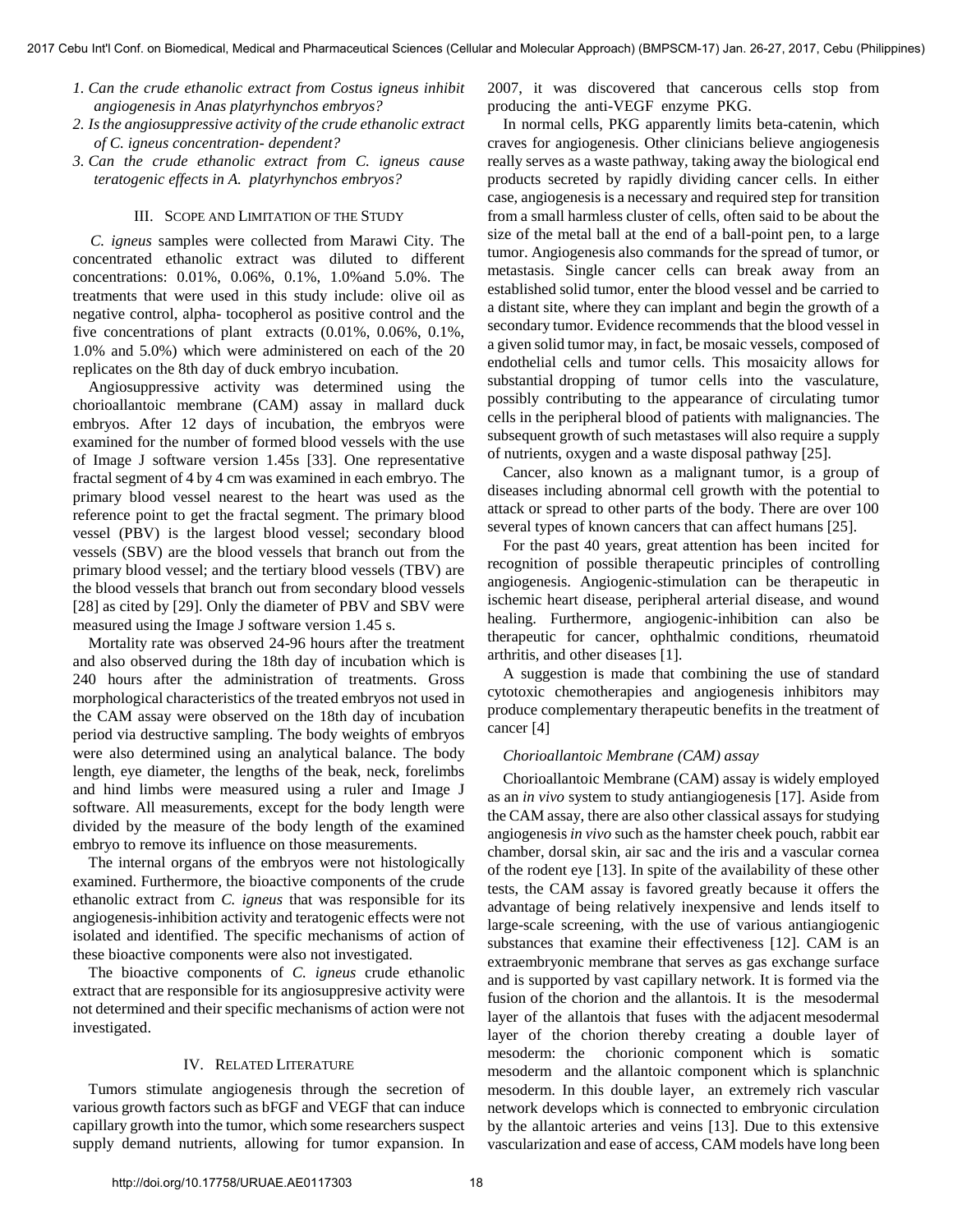used in studying morphofunctional aspects of angiogenesis process *in vivo* and in studying the effectiveness and mechanism of action of pro- and anti-angiogenic substances from samples of plant extracts [12]; [20].

## *A. platyrhynchos Teratogenicity Assay*

Congenital malformation is an anatomical or structural abnormality present at birth. These malformations may be caused by genetic factors or environmental insults or a combination of the two that occur during prenatal development [22]. Traditionally, the avian embryo is an excellent model for the study of development, as eggs are easy to obtain and manipulate [25]. Like mammals, avian embryos have an allantois and their developmental pathways are highly conserved, thus avian models have biomedical relevance. One feature of avian as a model is the fact that fertile eggs are inexpensive and the embryo develops rapidly, allowing for greater outputs. Secondly, the absence of a placenta allows the direct study of an agent's embryotoxic effects [16]. Furthermore, toxicological and gross morphological structure research on birds may be directly relevant to human health for mechanistic and descriptive studies and indirectly relevant as monitors of the environment [6].

# V. METHODOLOGY

 Embryo from avian eggs is a well-known model for developmental biology studies has also proven its effectiveness for toxicology researches. Fertile eggs are affordable and the embryo develops rapidly which saves time and allows high output [16]. In this study, duck eggs (*Anas platyrhynchos*) were used as the animal test system. The chorioallantoic membrane (CAM) vascularity assay which is based on [19], with some adjustments based on Wang [20], Liu [7], Muslim [8], Tantiado [18], Chan [28] and Raga [11] was employed to evaluate the angiogenesis- stimulation or inhibition property of the test extract. It is a standard test in assessing the angiogenesis inhibiting or stimulating properties of several compounds. It is also probably the most widely used *in vivo* assay for studying angiogenesis. The advantages of CAM assay include its affordability, reliability, simplicity and suitability to large-scale screening which are important criteria in choosing a method [13].

 The duck embryos were also utilized as a teratogenicity test system in this study which helped examine the toxicity of the extract. The avian embryo has been an established test system for evaluating teratogenic effects during embryonic development [29].

### *Preparation of Treatments*

 The experimental plants were collected in Marawi City, Lanao del Sur. The plant's identity was identified first using [The Flora of Manila](http://www.biodiversitylibrary.org/bibliography/10789) [27]. It was then confirmed by Professor Fatimah M. Natangcop, botanist in the Biology Department of Mindanao State University, Marawi City. Only the leaves of the *C. igneus* were used in this study. Which were washed thoroughly and then cut into tiny pieces using a pair scissors. The leaves were placed in a large net at room temperature (24°

C) for two weeks. After drying, the dried leaves were stored in a transparent container for future use.

The dried leaves were ground using an electric grinder and then ethanolic extraction was done based on the methodology illustrated by Guevara [24] as cited by Goling [29].

Ninety-five percent (95%) ethanol was used as the extracting medium. About 3,800 ml of absolute ethanol was diluted with distilled water to a total volume of 4,000 ml. Then, about 500 grams of the ground plant material was weighed in a beaker using an electronic weighing scale. It was then soaked in the prepared ethanol solution in an Erlenmeyer flask for 48 hours. The flask was covered with foil to prevent contamination. Subsequently, the soaked material was filtered through a glass funnel using a whattman-1 filter paper. After filtration, the flask and the plant material were rinsed with a small portion of 95% ethanol to obtain the remaining extract.

The crude ethanolic extract was concentrated to a volume of 75 ml in a rotary evaporator at the research room of the Biology Department, College of Natural Sciences and Mathematics of the Mindanao State University, Marawi. This was done at a temperature of 40 degrees Celsius until the extract is almost completely dried. The extract was carefully removed from the flask and transferred to another Erlenmeyer flask. In order to remove excess water from the concentrated extract, it was transferred to sterile petri plates and heated in an oven with a controlled temperature of 40-45 degrees Celsius. The plant extract was properly labeled and then stored at temperatures between 10-15 degrees Celsius inside a refrigerator.

The concentrated extract was diluted to 0.01%, 0.06%, 0.1%, 1.0% and 5.0% concentrations with pure olive oil as the solvent. The extract should partially be dissolved in the solvent. With the use of the pipette, it helped the extract to attain the different concentration needed for the study. Ten (10 ml) of each extract concentration was prepared with the aid of beakers, graduated cylinder and syringes. These were stored in labelled test tubes covered with foil in a test tube rack. Pure olive oil and alpha-tocopherol [21],[26] were used as the negative and positive controls, respectively. The pure olive oil used was Dona Elena pure olive oil manufactured by Fly Ace Corporation from 607 Elcano Street, Binondo, Manila, whereas the alphatocopherol used was Myra-e (400 I.U.) capsule manufactured by PT Darya-Varia Laboratoria Tbk, Gunung Putri, Bogor, Indonesia.

# *Collection of Experimental Eggs*

One-day old duck embryos were utilized in the study. A total number of 140 duck eggs were obtained from a licensed commercial supplier in Pala-o, Iligan City. For each of the six treatments, there were 20 replicates in each seven treatments. Seventy (70) of 140 duck eggs were used for CAM assay which were incubated up to 12th day and the other 70 were used for teratogenicity test which were incubated up to 18th day. To prevent bacterial contamination, 70% ethanol was used for cleaning the eggs with the aid of cotton swab.

# *Chorioallantoic Membrane Vascularity Assay*

One-day old fertilized duck eggs were incubated. This was done at a temperature of 37.5 degrees Celsius and at constant humidity of approximately 80%. To examine the viability of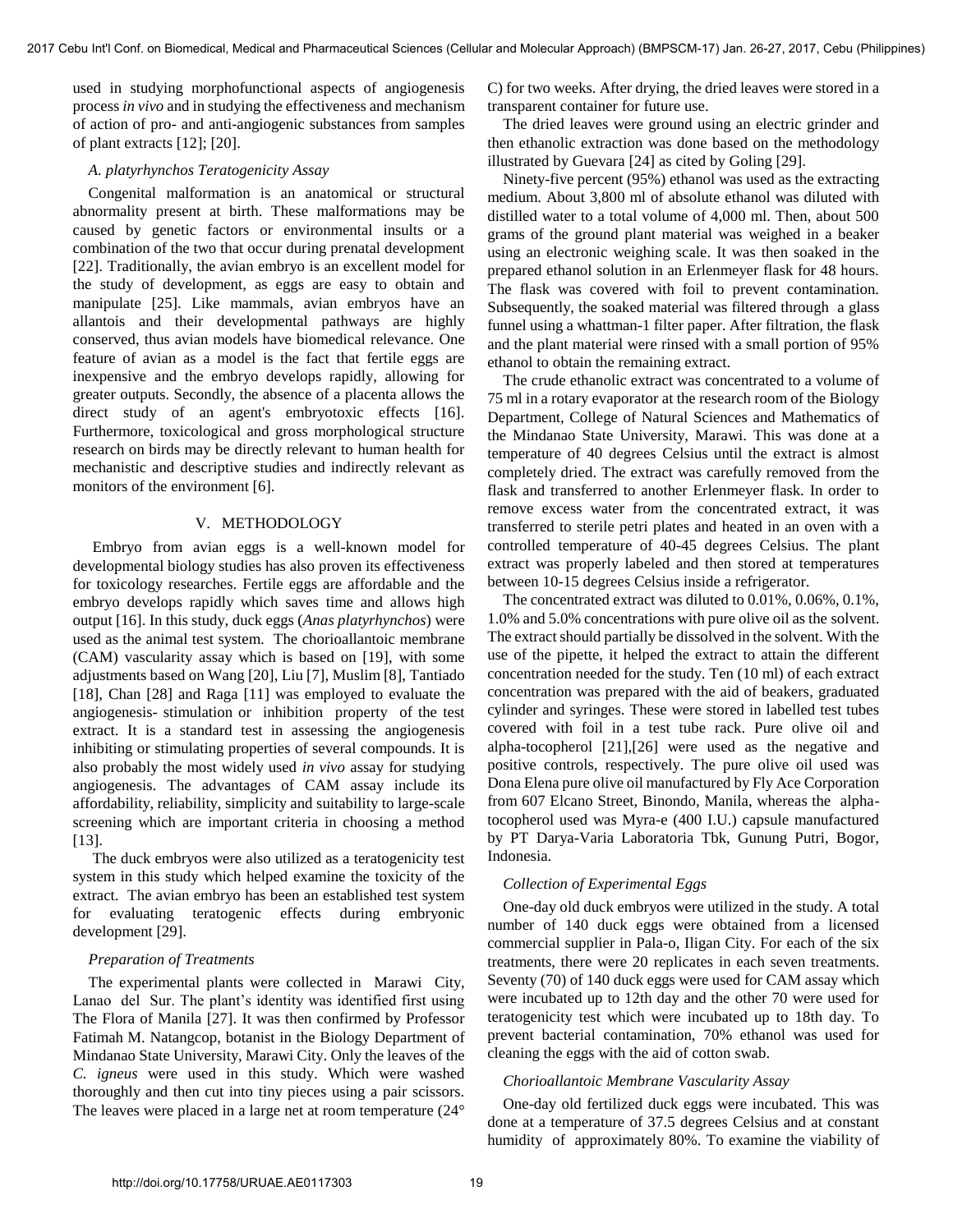the embryos prior to treatment, the eggs were individually candled at 8th day with the aid of candler lamp. To determine if the eggs contain living embryos, the blood vessels and the heartbeat are the most useful features. Blood ring was observed on non-viable embryos.

The portion of the egg that was injected on the  $8<sup>th</sup>$  day was disinfected by wiping it with 70% ethanol using a cotton. Also, using an 18-gauge size tuberculin needle, a small tiny hole enough for the syringe to enter was carefully made at the blunt end (air space) of the egg. A volume of 0.2 ml of each treatment was injected in the air cell of the embryo using a 1 cc tuberculin syringe. To prevent the inner membrane of the egg from breaking, only a very little part of the needle was inserted. Treatments were administered using aseptic technique to prevent contaminations. In order to dispense each treatment, a different syringe was used in every concentration. The opening was carefully sealed with melted paraffin with an aid of a spatula after inoculations. The paraffin was melted in an evaporating dish over an alcohol lamp. The eggs were then returned to the incubator until day 12. The viability of the eggs was monitored through examining whether they have become rotten. Dead embryos were recorded at 24, 48, 96, 240 hr.  $(18<sup>th</sup>$ day) after the treatment administration. Mortality rates were calculated using the formula:

Mortality Rate = 
$$
\frac{\text{Number of dead individuals}}{\text{total number of sample preparation per group}} \times 100
$$

### *Blood vessels counting*

On the 12th day of incubation, the remaining eggs were placed on their lateral sides to position the CAM and the embryo. Ten (10) out of 20 replicates were randomly selected for CAM examination. The paraffin seal was first removed then the CAMs were harvested by removing the hard shell, leaving intact the soft membrane covering the embryo. These were carefully placed in a sterilized disposable petri dish with the aid of a spatula. The CAMs were then properly spread for better examination. The CAMs were photographed using a 14.1 megapixels Nikon digital camera which were examined using the Image J software, version 1.45s. For the counting of the primary, secondary and tertiary blood vessels and the measurements of primary and secondary blood vessels in diameter, a representative fractal segment of 4 by 4 cm in each CAM was examined. The primary blood vessel nearest to the heart served as the reference point in obtaining the fractal segment. The largest blood vessel from the heart was designated as the primary blood vessel (PBV); the secondary blood vessels (SBV) were those that branched out from the primary blood vessel; and the tertiary blood vessels (TBV) are those that branched out from the secondary blood vessels [28] as cited by [29] Percent vascularity inhibition was calculated using the equation [20]:

## Vessel number in CAM treated by negative control – Vessel number in CAM treated by plant extract  $\times 100$ Vessel number in CAM treated by negative control

## *Teratogenicity Assay*

The remaining alive and treated embryos were examined on the 18th day. Embryos were examined if there were gross morphological anomalies that have occurred. The control embryos were compared to these embryos and abnormalities were recorded. The body weight and body length were recorded to calculate the BMI. Body weight was determined using an analytical balance while the body length was measured using the Image J software version 1.45s. BMI was calculated using the formula:

Body mass index 
$$
(BMI) = \frac{Body weight in milligram}{(body length in mm)^2}
$$

Gross morphological effects were measured in terms of the eye diameter and the lengths of the beak, neck, forelimbs and hind limbs. To obtain the eye diameter, the mean of the right and left eye diameter was used. Forelimb and hind limb lengths were obtained by getting the mean of the right and left limb measurements. To remove the influence of body length on those measurements, all measurements are divided by the body length of the examined embryo.

# *Photography*

The photographs of the CAMs and the embryos were taken using a 14.1 megapixels Nikon digital camera. The photographs were then analyzed using the Image J version 1.45s, open access software.

## *Experimental Design and Statistical Analysis*

On the 8th day of incubation, the six treatments namely (+) Positive Control, (-) Negative Control, (0.01) 0.01%, (0.06) 0.06%, (0.1) 0.1%, (1) 1%, (5) 5% were randomly assigned to eggs using the fishbowl technique. The type of the treatment and the replicate number was marked on the eggs with a labeling tape. This was repeated without replacement until all eggs have been assigned with treatments.

The following data were expressed as mean  $\pm$  standard error. These were analyzed by Kruskal-Wallis test and one way analysis of variance (ANOVA).

 P values less than or equal to 0.05 was considered as indicative of significance. The statistical tests were conducted using the Statistical Package for the Social Sciences (SPSS) Version 14.0 and Microsoft Excel 2010.

- *1) Primary blood vessel (PBV)*
- *2) Secondary blood vessel (SBV)*
- *3) Tertiary blood vessel (TBV)*
- *4) Total number of blood vessel (PBV + SBV + TBV)*
- *5) Primary blood vessel thickness*
- *6) Secondary blood vessel thickness*
- *7) Body weight*
- *8) Body length*
- *9) Body mass index (BMI)*
- *10) Eye diameter*
- *11) Beak length*
- *12) Neck length*
- *13) Forelimb length*
- *14) Hind limb length*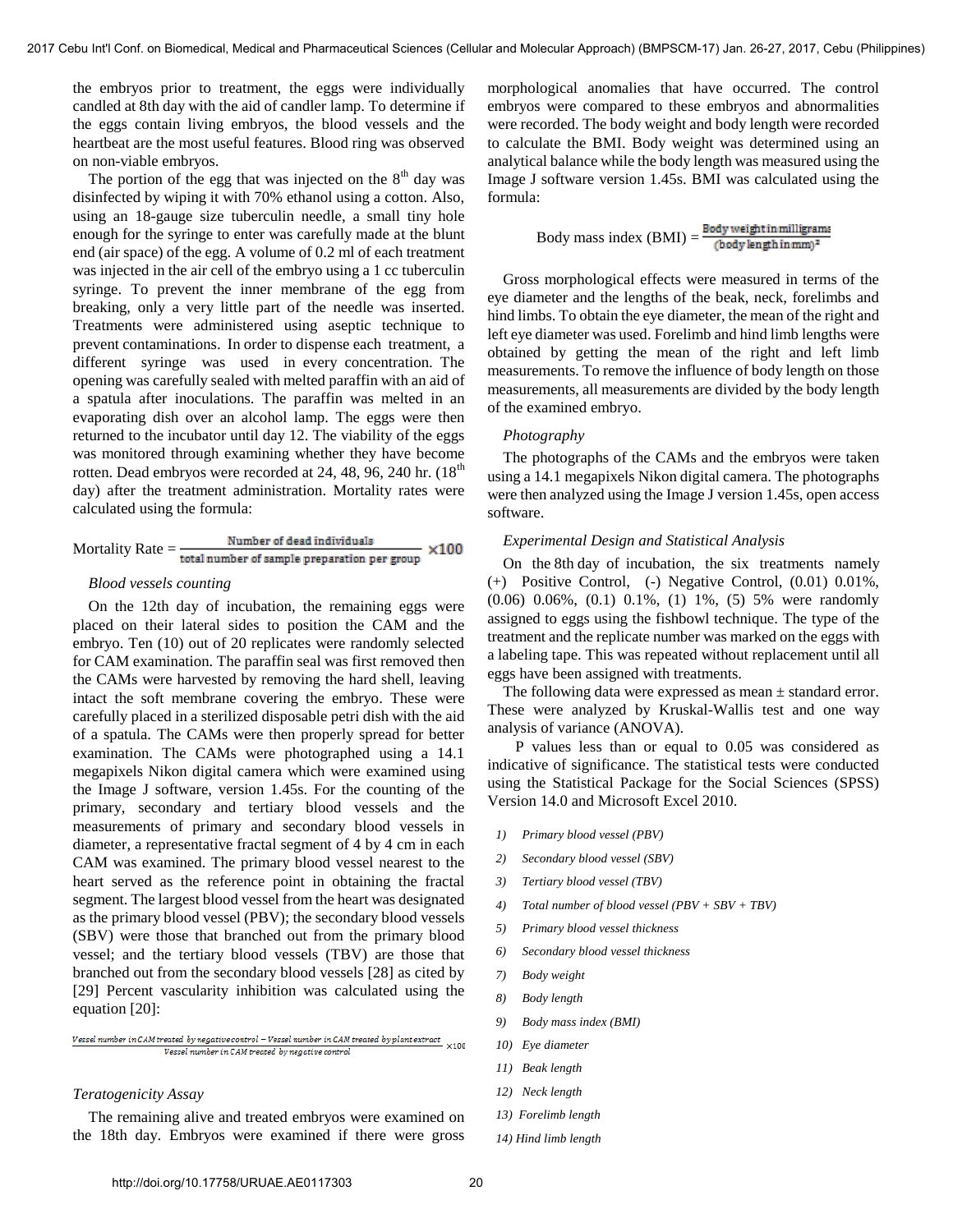# VI. FINDINGS

### *A.CHORIOALLANTOIC MEMBRANE VASCULARITY ASSAY*

*Table 1. Number of secondary blood vessels per 4 x 4 cm representative fractal segment of chorioallantoic membrane of duck embryos treated with the test extract* 

| <b>Treatments</b>     |              |              | <b>Replicates</b> |                |              | <b>Total</b> | <b>MEAN</b> |
|-----------------------|--------------|--------------|-------------------|----------------|--------------|--------------|-------------|
|                       | 1            | 2            | 3                 | 4              | 5            |              |             |
| $0.01\%$ extract      | $\mathbf{2}$ | $\mathbf{2}$ | $\mathbf{2}$      | $\mathbf{2}$   | $\mathbf{2}$ | 10.00        | 2.000       |
| $0.06\%$ extract      | $\mathbf{2}$ | $\mathbf{2}$ | $\mathbf{2}$      | $\overline{2}$ | 2            | 10.00        | 2.000       |
| $0.1\%$ extract       | $\mathbf{2}$ | $\mathbf{2}$ | $\mathbf{2}$      | 3              | 2            | 11.00        | 2.200       |
| $1.0\%$ extract       | $\mathbf{2}$ | $\mathbf{2}$ | $\mathbf{2}$      | $\mathbf{2}$   | $\mathbf{2}$ | 10.00        | 2.000       |
| 5.0% extract          | $\mathbf{2}$ | $\mathbf{2}$ | $\mathbf{2}$      | $\mathbf{2}$   | $\mathbf{2}$ | 10.00        | 2.000       |
| Alpha-tocopherol      | $\mathbf{2}$ | $\mathbf{2}$ | $\mathbf{2}$      | $\mathbf{2}$   | $\mathbf{2}$ | 10.00        | 2.000       |
| <b>Pure Olive Oil</b> | $\mathbf{2}$ | $\mathbf{2}$ | $\mathbf{2}$      | $\mathbf{2}$   | $\mathbf{2}$ | 10.00        | 2.000       |

The mean values of the number of secondary blood vessel analyzed using the Kruskal-Wallis has revealed that there is no significant difference among the different treatments ( $P = 0.423$ )

*Table 2. Number of tertiary blood vessels per 4 x 4 cm representative fractal segment of chorioallantoic membrane of duck embryos treated with the test extract* 

| <b>Treatments</b>     |    |    | <b>Replicates</b> |    | <b>Total</b> | <b>MEAN</b> |        |
|-----------------------|----|----|-------------------|----|--------------|-------------|--------|
|                       | 1  | 2  | 3                 | 4  | 5            |             |        |
| $0.01\%$ extract      | 32 | 10 | 6                 | 7  | 8            | 63.00       | 12.600 |
| $0.06\%$ extract      | 8  | 6  | 14                | 17 | 5            | 50.00       | 10.000 |
| $0.1\%$ extract       | 8  | 17 | 6                 | 21 | 5            | 57.00       | 11.400 |
| $1.0\%$ extract       | 15 | 8  | 19                | 8  | 12           | 62.00       | 12.400 |
| 5.0% extract          | 20 | 5  | 10                | 12 | 10           | 57.00       | 11.400 |
| Alpha-tocopherol      | 8  | 10 | 19                | 13 | 11           | 61.00       | 12.200 |
| <b>Pure Olive Oil</b> | 8  | 16 | 7                 | 27 | 20           | 78.00       | 15.600 |

The Kruskal-Wallis test revealed that there is no significant difference among the different treatments  $(P = 0.858)$ 

*Table 3. Total number of blood vessels per 4 x 4 cm representative fractal segment of chorioallantoic membrane of duck embryos treated with the test extract* 

| <b>Treatments</b>     |    |    | <b>Replicates</b> |    | <b>Total</b> | <b>MEAN</b> |        |
|-----------------------|----|----|-------------------|----|--------------|-------------|--------|
|                       |    | 2  | 3                 | 4  | 5            |             |        |
| $0.01\%$ extract      | 35 | 13 | 9                 | 10 | 11           | 78.00       | 15.600 |
| $0.06\%$ extract      | 11 | 9  | 17                | 20 | 8            | 65.00       | 13.000 |
| $0.1\%$ extract       | 11 | 20 | 9                 | 25 | 8            | 73.00       | 14.600 |
| $1.0\%$ extract       | 18 | 11 | 22                | 11 | 15           | 77.00       | 15.400 |
| 5.0% extract          | 23 | 8  | 13                | 15 | 13           | 72.00       | 14.400 |
| Alpha-tocopherol      | 11 | 13 | 22                | 16 | 14           | 76.00       | 15.200 |
| <b>Pure Olive Oil</b> | 11 | 19 | 10                | 30 | 23           | 93.00       | 18.600 |

The result of Kruskal-Wallis test revealed that there is no significant difference among the different treatments ( $P = 0.858$ )

*Table 4.Diameter (in mm) of primary blood vessels per 4 x 4 cm representative fractal segment of chorioallantoic membrane of duck embryos treated with the test extract* 

| <b>Treatments</b>     |      |              | <b>Replicates</b> |      |      | Total | <b>MEAN</b> |
|-----------------------|------|--------------|-------------------|------|------|-------|-------------|
|                       | 1    | $\mathbf{2}$ | 3                 | 4    | 5    |       |             |
| $0.01\%$ extract      | 0.43 | 0.46         | 0.46              | 1.17 | 0.74 | 3.25  | 0.65        |
| $0.06\%$ extract      | 0.75 | 0.69         | 0.65              | 0.74 | 0.45 | 3.29  | 0.66        |
| $0.1\%$ extract       | 0.78 | 0.42         | 0.89              | 0.75 | 0.79 | 3.63  | 0.73        |
| $1.0\%$ extract       | 0.48 | 0.98         | 0.61              | 0.86 | 0.48 | 3.41  | 0.68        |
| 5.0% extract          | 0.36 | 0.61         | 0.72              | 0.33 | 0.35 | 2.36  | 0.47        |
| Alpha-tocopherol      | 1.03 | 0.68         | 0.39              | 0.76 | 0.38 | 3.23  | 0.65        |
| <b>Pure Olive Oil</b> | 1.00 | 0.56         | 1.24              | 0.46 | 0.75 | 4.01  | 0.80        |

This result was analyzed using one-way ANOVA which revealed that there is no significant differences among the different treatments ( $P =$ 0.525)

*Table 5. Diameter (in mm) of secondary blood vessels per 4 x 4 cm representative fractal segment of membrane chorioallantoic membrane of duck embryos treated with the test extract* 

|                       |      |                | <b>Replicates</b> |      |      | <b>Total</b> | <b>MEAN</b> |
|-----------------------|------|----------------|-------------------|------|------|--------------|-------------|
| <b>Treatments</b>     | 1    | $\overline{2}$ | 3                 | 4    | 5    |              |             |
| $0.01\%$ extract      | 0.46 | 0.43           | 0.45              | 0.84 | 0.28 | 2.46         | 0.49        |
| $0.06\%$ extract      | 0.81 | 0.57           | 0.72              | 0.45 | 0.58 | 3.13         | 0.63        |
| $0.1\%$ extract       | 0.78 | 0.47           | 0.72              | 0.49 | 0.64 | 3.10         | 0.62        |
| $1.0\%$ extract       | 0.44 | 0.75           | 0.55              | 0.80 | 0.58 | 3.13         | 0.63        |
| 5.0% extract          | 0.37 | 0.88           | 0.54              | 0.40 | 0.38 | 2.57         | 0.51        |
| Alpha-tocopherol      | 0.62 | 0.65           | 0.51              | 0.44 | 0.28 | 2.50         | 0.50        |
| <b>Pure Olive Oil</b> | 0.78 | 0.47           | 0.95              | 0.38 | 0.68 | 3.25         | 0.65        |

One-way ANOVA test of the data revealed that there is no significant difference among the different treatments ( $P = 0.615$ )

*Table 6. Percent vascularity inhibition of the five concentrations of the ethanolic extract of Costus igneus and alpha-tocopherol (positive control)* 

| <b>Treatment</b>                              | Total number of<br><b>Blood Vessels Observed</b><br>$(PBV + SBV + TBV)$ | <b>Percent Vascularity</b><br><b>Inhibition</b> |
|-----------------------------------------------|-------------------------------------------------------------------------|-------------------------------------------------|
| <b>Positive Control</b><br>(Alpha-Tocopherol) | 76                                                                      | 18.28%                                          |
| $0.01\%$ extract                              | 78                                                                      | 16.13%                                          |
| $0.06\%$ extract                              | 65                                                                      | 30.11%                                          |
| $0.1\%$ extract                               | 73                                                                      | 21.51%                                          |
| $1.0\%$ extract                               | 77                                                                      | 17.20%                                          |
| $5.0\%$ extract                               | 72                                                                      | 22.58%                                          |
| <b>Negative Control</b><br>(Pure olive oil)   | 93                                                                      | $0.00\%$                                        |

*Total of five replicates for each treatment* 

The percent vascularity inhibition was computed to assess the degree of inhibition of blood vessel formation exerted by crude ethanolic extract from Insulin plant (C. ignues) with reference to the negative control [20].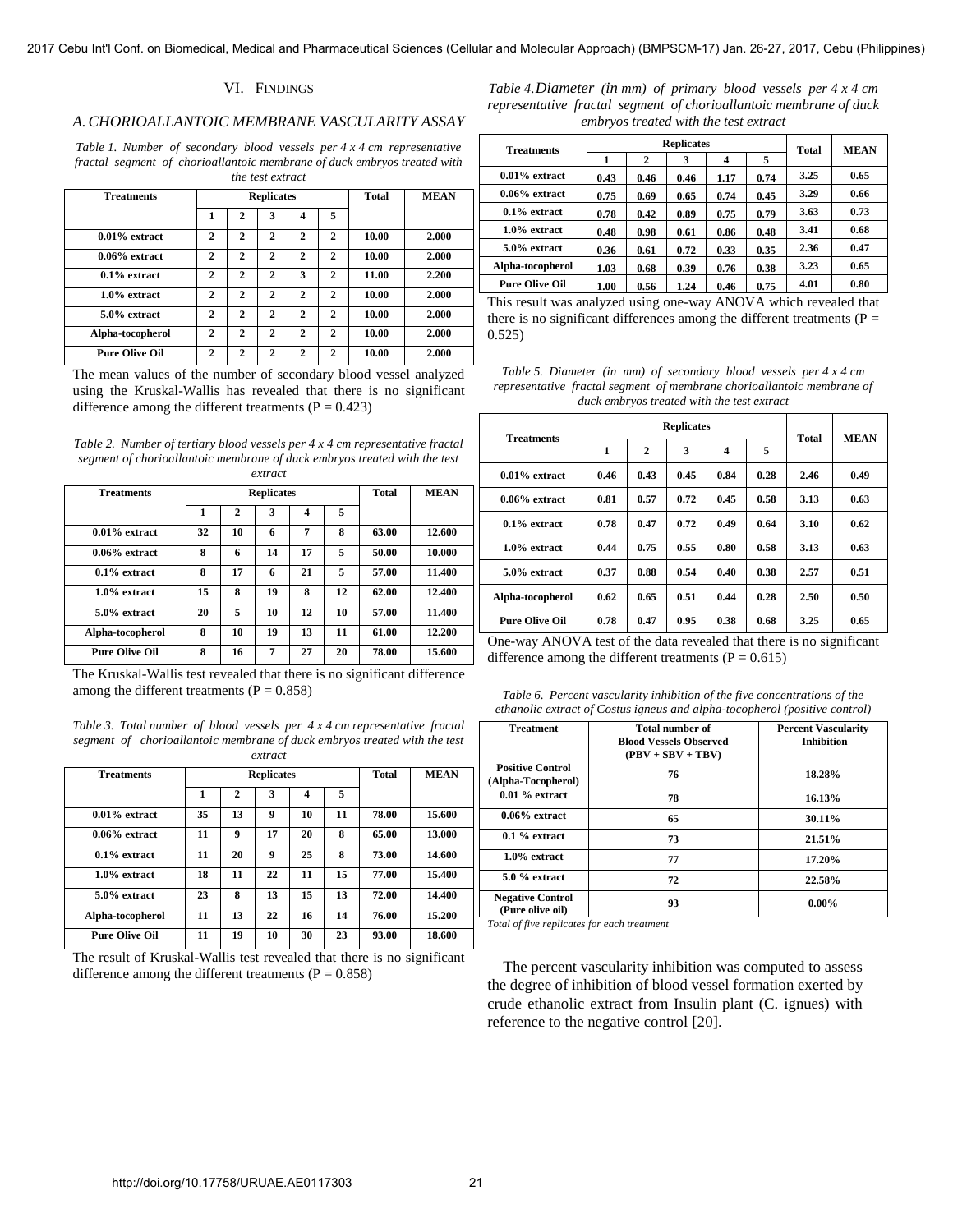|  |  | Table 7. Mortality rates of the embryos after administration of treatments |  |
|--|--|----------------------------------------------------------------------------|--|
|  |  |                                                                            |  |

| <b>Treatments</b>    | Number of<br><b>Embryos</b> |                  |                         | <b>Number of Dead Embryos</b> | Total             | Mortality<br>Rate |     |
|----------------------|-----------------------------|------------------|-------------------------|-------------------------------|-------------------|-------------------|-----|
|                      | observed                    | After<br>24 hrs. | After<br><b>48 hrs.</b> | After<br>96 hrs.              | After<br>240 hrs. |                   |     |
| $0.01\%$<br>extract  | 20                          | $\mathbf{0}$     | $\bf{0}$                | 8                             | $\mathbf{2}$      | 10                | 50% |
| $0.06\%$<br>extract  | 20                          | $\mathbf{0}$     | $\bf{0}$                | 9                             | 4                 | 13                | 65% |
| 0.1%<br>extract      | 20                          | $\mathbf{0}$     | $\bf{0}$                | 7                             | 5                 | 12                | 60% |
| $1\%$<br>extract     | 20                          | $\mathbf{0}$     | $\mathbf{0}$            | 11                            | 1                 | 12                | 60% |
| 5%<br>extract        | 20                          | $\theta$         | $\bf{0}$                | 14                            | $\bf{0}$          | 14                | 70% |
| Alpha-<br>tocopherol | 20                          | $\mathbf{0}$     | $\bf{0}$                | 9                             | $\mathbf{2}$      | 11                | 55% |
| Pure<br>olive oil    | 20                          | $\mathbf{0}$     | $\mathbf{0}$            | 7                             | 4                 | 11                | 55% |

# *B. TERATOGENICITY ASSAY*

*Table 8. Data on body weights (in grams) of the duck embryos after 18 days of incubation in different treatments* 

| <b>Treatments</b> |       | <b>Replicates</b> |       | <b>Total</b> | <b>MEAN</b> |       |       |
|-------------------|-------|-------------------|-------|--------------|-------------|-------|-------|
|                   | 1     | $\mathbf{2}$      | 3     | 4            | 5           |       |       |
| $0.01\%$ extract  | 6.90  | 9.90              | 11.30 | 10.20        | 9.30        | 47.60 | 9.52  |
| $0.06\%$ extract  | 8.60  | 6.70              |       |              |             | 15.30 | 7.65  |
| $0.1\%$ extract   | 11.70 | 10.00             | 10.40 |              |             | 32.10 | 10.70 |
| $1.0\%$ extract   | 10.10 | 8.10              | 7.60  |              |             | 25.80 | 8.60  |
| Alpha-tocopherol  | 10.70 | 7.60              | 10.20 | 6.10         |             | 34.60 | 8.65  |
| Pure olive oil    | 7.30  | 9.80              | 10.00 | 8.50         |             | 35.60 | 8.90  |

*Blank means no data because the embryo died before the 18th day of incubation* The one-way ANOVA revealed that the effects exerted by the different treatments are not significantly different ( $P = 0.360$ )

| Table 9. Data on body lengths (in mm) of the duck embryos after 18 days of |
|----------------------------------------------------------------------------|
| incubation in different treatments                                         |

| <b>Treatments</b> |       |       | <b>Replicates</b> |       | <b>Total</b> | <b>MEAN</b> |       |
|-------------------|-------|-------|-------------------|-------|--------------|-------------|-------|
|                   | 1     | 2     | 3                 | 4     | 5            |             |       |
| $0.01\%$ extract  | 86.74 | 84.19 | 74.27             | 83.12 | 79.46        | 407.78      | 81.56 |
| $0.06\%$ extract  | 67.24 | 75.95 |                   |       |              | 143.19      | 71.60 |
| $0.1\%$ extract   | 81.62 | 90.24 | 84.66             |       |              | 256.52      | 85.51 |
| $1.0\%$ extract   | 68.93 | 75.23 | 85.20             |       |              | 229.35      | 76.45 |
| Alpha-tocopherol  | 83.56 | 87.40 | 80.60             | 57.09 |              | 308.65      | 77.16 |
| Pure olive oil    | 76.98 | 80.33 | 78.31             | 75.90 |              | 311.52      | 77.88 |

*Blank means no data because the embryo died before the 18th day of incubation* The one-way ANOVA revealed that the effects exerted by the different treatments are not significantly different ( $P = 0.424$ )

*Table 10. Body mass index (in mg/mm2) of the experimental duck embryos after 18 days of incubation in different treatments* 

| <b>Treatments</b> |      | <b>Replicates</b> | <b>Total</b> | <b>MEAN</b> |      |      |      |
|-------------------|------|-------------------|--------------|-------------|------|------|------|
|                   | 1    | 2                 | 3            | 4           | 5    |      |      |
| $0.01\%$ extract  | 0.92 | 1.4               | 2.05         | 1.48        | 1.47 | 7.32 | 1.46 |
| $0.06\%$ extract  | 1.9  | 1.16              |              |             |      | 3.06 | 1.53 |
| $0.1\%$ extract   | 1.76 | 1.23              | 1.45         |             |      | 4.44 | 1.48 |
| $1.0\%$ extract   | 2.13 | 1.43              | 1.05         |             |      | 4.61 | 1.54 |
| Alpha-tocopherol  | 1.53 | 0.99              | 1.57         | 1.87        |      | 5.96 | 1.49 |
| Pure olive oil    | 1.23 | 1.52              | 1.63         | 1.48        |      | 5.86 | 1.46 |

*Blank means no data because the embryo died before the 18th day of incubation*  The one-way ANOVA revealed that the effects exerted by the different treatments are not significantly different  $(P = 1.000)$ 

*Table 11. Eye diameter (in mm) to body length (in mm) ratio of the duck embryos after 18 days of incubation in different treatments* 

| <b>Treatments</b>     |      | <b>Replicates</b> | <b>Total</b>              | <b>MEAN</b> |      |           |      |
|-----------------------|------|-------------------|---------------------------|-------------|------|-----------|------|
|                       | 1    | 2                 | 3                         | 4           | 5    |           |      |
| $0.01\%$ extract      | 0.10 | 0.10              | 0.11                      | 0.08        | 0.09 | 0.48      | 0.10 |
| $0.06\%$ extract      | 0.10 | 0.12              |                           |             |      | 0.22      | 0.12 |
| $0.1\%$ extract       | 0.10 | 0.09              | 0.09                      |             |      | 0.27      | 0.10 |
| $1.0\%$ extract       | 0.10 | 0.11              | 0.09                      |             |      | 0.21      | 0.11 |
| Alpha-tocopherol      | 0.10 | 0.09              | 0.13                      | 0.09        |      | 0.41      | 0.10 |
| Pure olive oil<br>--- | 0.11 | 0.11<br>$\sim$    | 0.11<br>$\cdots$ $\cdots$ | 0.11<br>.   |      | 0.22<br>. | 0.11 |

*Blank means no data because the embryo died before the 18th day of incubation* The data when subjected to one-way ANOVA revealed that there are no significant differences among the different treatments ( $P = 0.485$ )

| Table 12. | Beak length (in mm) to body length (in mm) ratio of the duck |
|-----------|--------------------------------------------------------------|
|           | embryos after 18 days of incubation in different treatments  |

| <b>Treatments</b> |      | <b>Replicates</b> | Total | <b>MEAN</b>             |      |      |      |
|-------------------|------|-------------------|-------|-------------------------|------|------|------|
|                   | 1    | 2                 | 3     | $\overline{\mathbf{4}}$ | 5    |      |      |
| $0.01\%$ extract  | 0.14 | 0.16              | 0.15  | 0.16                    | 0.14 | 0.76 | 0.15 |
| $0.06\%$ extract  | 0.12 | 0.17              |       |                         |      | 0.29 | 0.15 |
| $0.1\%$ extract   | 0.18 | 0.16              | 0.13  |                         |      | 0.47 | 0.16 |
| 1.0% extract      | 0.16 | 0.13              | 0.13  |                         |      | 0.42 | 0.14 |
| Alpha-tocopherol  | 0.14 | 0.14              | 0.15  | 0.19                    |      | 0.62 | 0.15 |
| Pure olive oil    | 0.16 | 0.15              | 0.17  | 0.20                    |      | 0.68 | 0.17 |

*Blank means no data because the embryo died before the 18th day of incubation* The result of the one-way ANOVA test revealed that there are no significant differences among the different treatments ( $P = 0.535$ )

*Table 13. Neck length (in mm) to body length (in mm) ratio of the duck embryos after 18 days of incubation in different treatments* 

| <b>Treatments</b> |      | <b>Replicates</b> | <b>Total</b> | <b>MEAN</b> |      |      |      |
|-------------------|------|-------------------|--------------|-------------|------|------|------|
|                   | 1    | $\mathbf{2}$      | 3            | 4           | 5    |      |      |
| $0.01\%$ extract  | 0.28 | 0.26              | 0.27         | 0.28        | 0.19 | 1.27 | 0.25 |
| $0.06\%$ extract  | 0.28 | 0.26              |              |             |      | 0.54 | 0.27 |
| $0.1\%$ extract   | 0.23 | 0.25              | 0.22         |             |      | 0.69 | 0.23 |
| $1.0\%$ extract   | 0.34 | 0.19              | 0.27         |             |      | 0.53 | 0.27 |
| Alpha-tocopherol  | 0.27 | 0.19              | 0.23         | 0.20        |      | 0.88 | 0.22 |
| Pure olive oil    | 0.27 | 0.22              | 0.22         | 0.21        |      | 0.49 | 0.25 |

*Blank means no data because the embryo died before the 18th day of incubation* The data were analyzed using the one-way ANOVA test which revealed that there are no significant differences among the different treatments ( $P = 0.546$ )

| Table 14. |  |  | Forelimb length (in mm) to body length (in mm) ratio of the      |  |  |
|-----------|--|--|------------------------------------------------------------------|--|--|
|           |  |  | duck embryos after 18 days of incubation in different treatments |  |  |

|                   |      |                   |              |             | u u  |      |      |
|-------------------|------|-------------------|--------------|-------------|------|------|------|
| <b>Treatments</b> |      | <b>Replicates</b> | <b>Total</b> | <b>MEAN</b> |      |      |      |
|                   |      | 2                 | 3            | 4           | 5    |      |      |
| $0.01\%$ extract  | 0.39 | 0.41              | 0.39         | 0.32        | 0.35 | 1.85 | 0.37 |
| $0.06\%$ extract  | 0.44 | 0.39              |              |             |      | 0.83 | 0.42 |
| $0.1\%$ extract   | 0.39 | 0.41              | 0.39         |             |      | 1.18 | 0.39 |
| $1.0\%$ extract   | 0.46 | 0.41              | 0.36         |             |      | 0.86 | 0.41 |
| Alpha-tocopherol  | 0.37 | 0.32              | 0.40         | 0.37        |      | 0.69 | 0.36 |
| Pure olive oil    | 0.37 | 0.35              | 0.40         | 0.40        |      | 0.73 | 0.38 |

*Blank means no data because the embryo died before the 18th day of incubation* The one-way ANOVA test revealed that there are no significant differences among the different treatments ( $P = 0.366$ )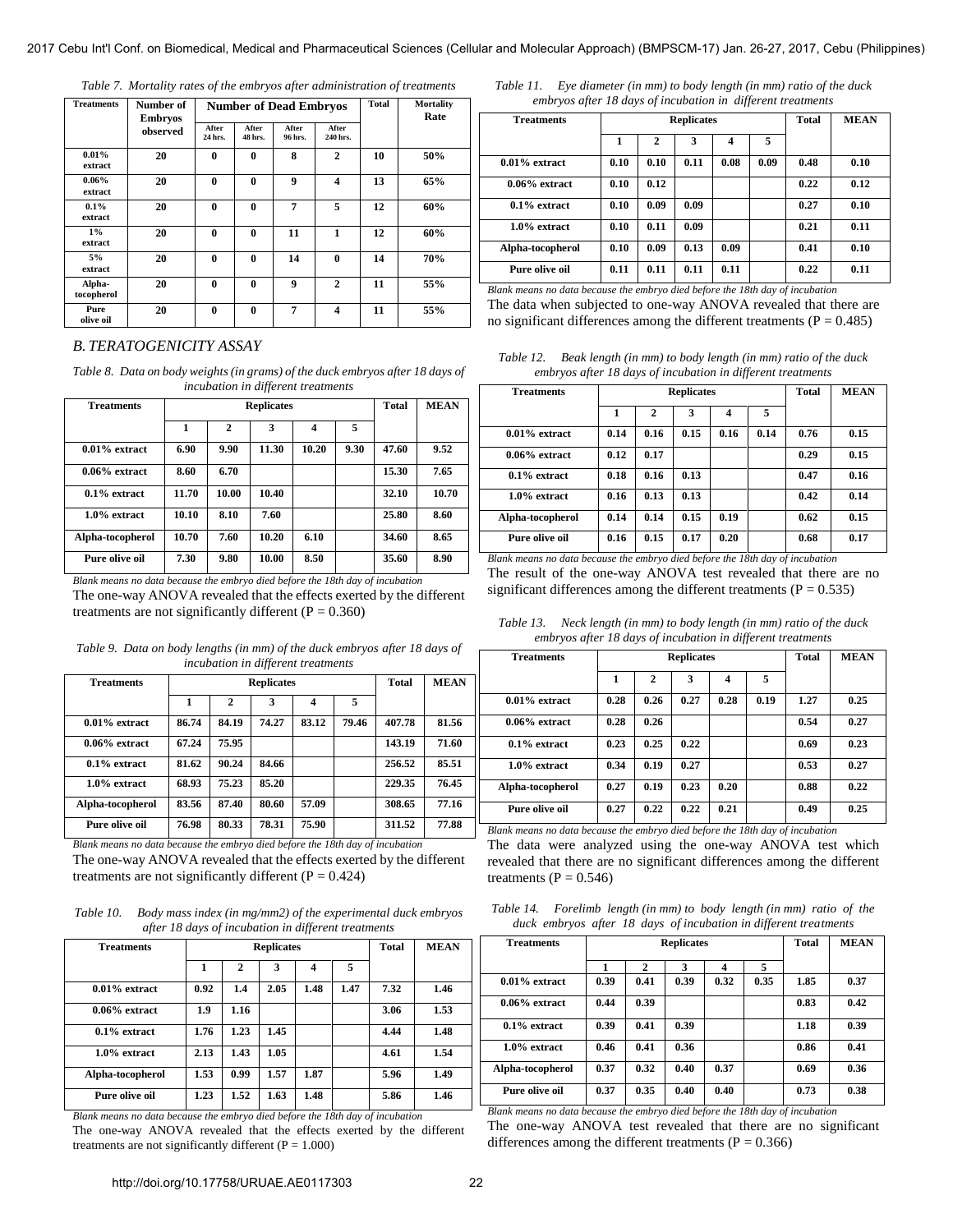| Table 15. |  |  |  | Hind limb length (in mm) to body length (in mm) ratio of the     |  |  |
|-----------|--|--|--|------------------------------------------------------------------|--|--|
|           |  |  |  | duck embryos after 18 days of incubation in different treatments |  |  |

| <b>Treatments</b> |      | <b>Replicates</b> | <b>Total</b> | <b>MEA</b> |      |      |      |
|-------------------|------|-------------------|--------------|------------|------|------|------|
|                   | 1    | 2                 | 3            | 4          | 5    |      | N    |
| $0.01\%$ extract  | 0.45 | 0.50              | 0.44         | 0.38       | 0.47 | 2.25 | 0.45 |
| $0.06\%$ extract  | 0.47 | 0.44              |              |            |      | 0.90 | 0.45 |
| $0.1\%$ extract   | 0.45 | 0.44              | 0.45         |            |      | 1.34 | 0.45 |
| $1.0\%$ extract   | 0.43 | 0.46              | 0.46         |            |      | 1.35 | 0.45 |
| Alpha-tocopherol  | 0.40 | 0.33              | 0.39         | 0.48       |      | 1.60 | 0.40 |
| Pure olive oil    | 0.42 | 0.45              | 0.49         | 0.44       |      | 1.81 | 0.45 |

*Blank means no data because the embryo died before the 18th day of incubation* One-way ANOVA test revealed that there are no significant differences among the different treatments ( $P = 0.428$ )

# VII. RESULTS AND DISCUSSION

## *Chorioallantoic Membrane Vascularity Assay (CAM)*

The potential anti-angiogenic activity of Insulin plant (*C. igneus*) leaves was assessed using the CAM model of *A. platyrhynchos* embryos. Quantitative analysis revealed that there is no statistical significance on any of the concentrations from the test plant.

 According to [19], the major physiological activity of the vitamin E is its anti-oxidant capacity. Alpha-tocopherol has the highest biological activity among vitamin E isomers. [15] have demonstrated that alpha tocopherol can inhibit angiogenesis through inhibiting the release of vascular endothelial growth factor (VEGF) from human tumor cells. In the study of [21], they have demonstrated that alpha-, gamma- and delta tocopherols can reduce inflammatory angiogenesis in human microvascular endothelial cells.

 Phytochemicals from *C. igneus* leaves showed that it is rich in protein, iron, and antioxidant components such as ascorbic acid, α-tocopherol, β-carotene, terpinoids, steroids, and flavonoids. It was showed in another study that methanolic extract was found to contain the highest number of phytochemicals such as carbohydrates, triterpenoids, proteins, alkaloids, tannins, saponins, and flavonoids [5].

 This suggest that there are common angiosupressive phytochemicals between Myra-E (alpha-tocopherol) and Insulin plant (*C. igneus*) such as flavonoids, anti-oxidants and alpha-tocopherol itself are components of Insulin plant. Thus, there is an assumption that the result will be positive for anti-angiogenic effect but as the result suggest that the different treatment has an insignificant effect using Chorioallantoic Membrane Vascularity Assay (CAM).

# *Teratogenicity Assay*

The three basic standards of developmental toxicity by teratogens are delayed growth of organ systems, growth retardation and the most severe, birth defects in live offspring. In this study, the crude ethanolic extract of Insulin plant (*Costus igneus*) was also evaluated for possible teratogenic effects on body weight, body length, body mass index (BMI), beak length, eye diameter, neck length, forelimb length and hind limb length of *Anas platyrhynchos* embryos [10].

 The test extracts did not significantly affect body weight, body length, body mass index, beak length, eye diameter, neck length, forelimb length and hind limb length of *Anas platyrhynchos* embryos. Thus, the plant extract of *C*. *igneus* has no teratogenic effect.

# VIII. CONCLUSION AND RECOMMENDATIONS

### *Conclusion*

 Based on the analysis of the data using Kruskal-Wallis test and one-way analysis of variance (ANOVA) it can be concluded that the crude ethanolic extract of Insulin plant (*Costus igneus*) has no angiosuppresive influence through the chorioallantoic membrane (CAM) vascularity in mallard duck (*Anas platyrhynchos*) embryos. The plant extract did not affect the body weight, body length, body mass index, eye diameter, beak length, neck lengths, forelimbs and hind limbs. Therefore, Insulin plant (*Costus igneus*) has no teratogenic effect.

# *Recommendations*

- 1. Similar study using stronger positive control to evaluate differences.A phytochemical analysis of the plant extract to know its bioactive components.
- 2. Identification and characterization of the anti-angiogenic and teratogenic components of the ethanolic extract of Insulin (*Costus igneus*).
- 3. Similar study but more high-tech and sophisticated equipment for incubation to attain proper heat distribution.
- 4. Similar study with much more replicate to have more accurate statistical results
- 5. Studies using different *in vitro* types of assay (e.g. aortic ring assay, cell proliferation assay) to test other anticancer property of the crude ethanolic extract aside from angiogenesis inhibition.
- 6. Similar study using other members of family Costaceae.

## IX. PLATES

*Fig. 1Appearance of Image J software version 1.45s* 

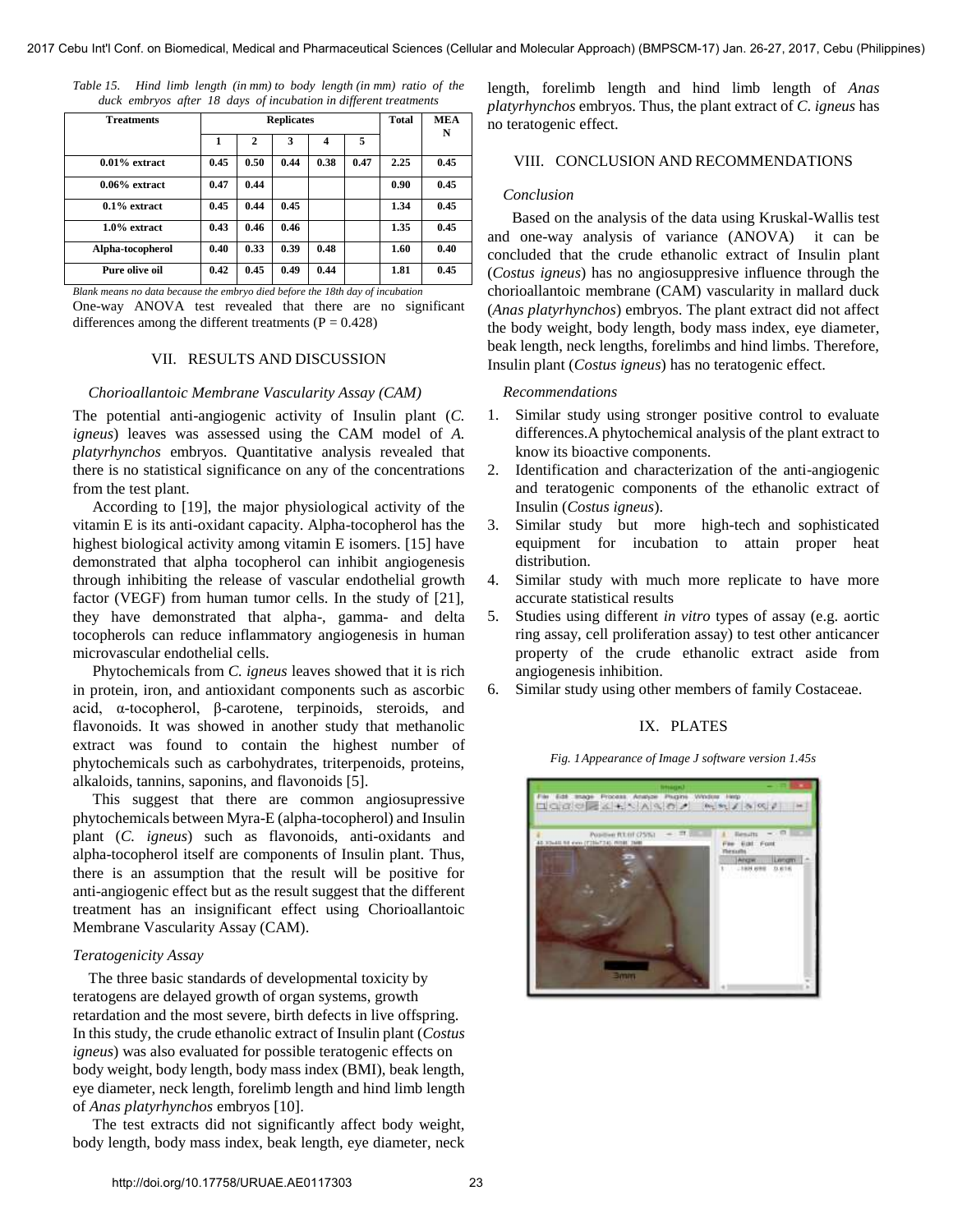*Fig. 2Representative photograph of CAM vascular area of embryos (A) treated with alpha-tocopherol (positive control) showing the reference point (black arrow) which is the primary blood vessel nearest to the heart, and the 4 x 4 cm representative fractal segment (B). Arrows indicate primary (orange); secondary (violet); and tertiary (light green) blood vessels* 



*Fig. 3Representative photographs of 4 x 4 cm fractal segments of CAM vascular area in treated embryos (A) Treated with pure olive oil; (B) Treated with alpha-tocopherol; (C) Treated with 0.01% extract; (D) Treated with 0.06% extract; (E) Treated with 0.1% extract; (F) Treated with 1.0% extract (G) Treated with 5.0% extract.* 



 $\overline{0 \text{ mm}}$  $0 \text{ mm}$ 

*Fig. 4Representative photographs of embryos (day 18)* 

*Fig. 5Morphometric features of A. platyrhynchos embryos in 18 days of incubation: (A) body length, (B) eye diameter, (C) beak length, (D) neck length, (E) forelimb and (F) hind limb.* 



# **REFERENCES**

## *A. ONLINE JOURNALS*

- [1] Adair, T. H., Montani, J. P. (2010)*. Angiogenesis.* [National Center for](http://www.ncbi.nlm.nih.gov/)  [Biotechnology Information.](http://www.ncbi.nlm.nih.gov/) doi[: 10.4199/C00017ED1V01Y201009](http://dx.crossref.org/10.4199/C00017ED1V01Y201009ISP009)  [ISP009](http://dx.crossref.org/10.4199/C00017ED1V01Y201009ISP009)
- [2] Brahma, J. N., & Dhumal, K. T. (2014). Evaluation of anti-angiogenic properties of *Tridax procumbens* leaves extract, using shell less chick embryo culture. *International Journal of Bioassays, 3* (2), 1765-1767.